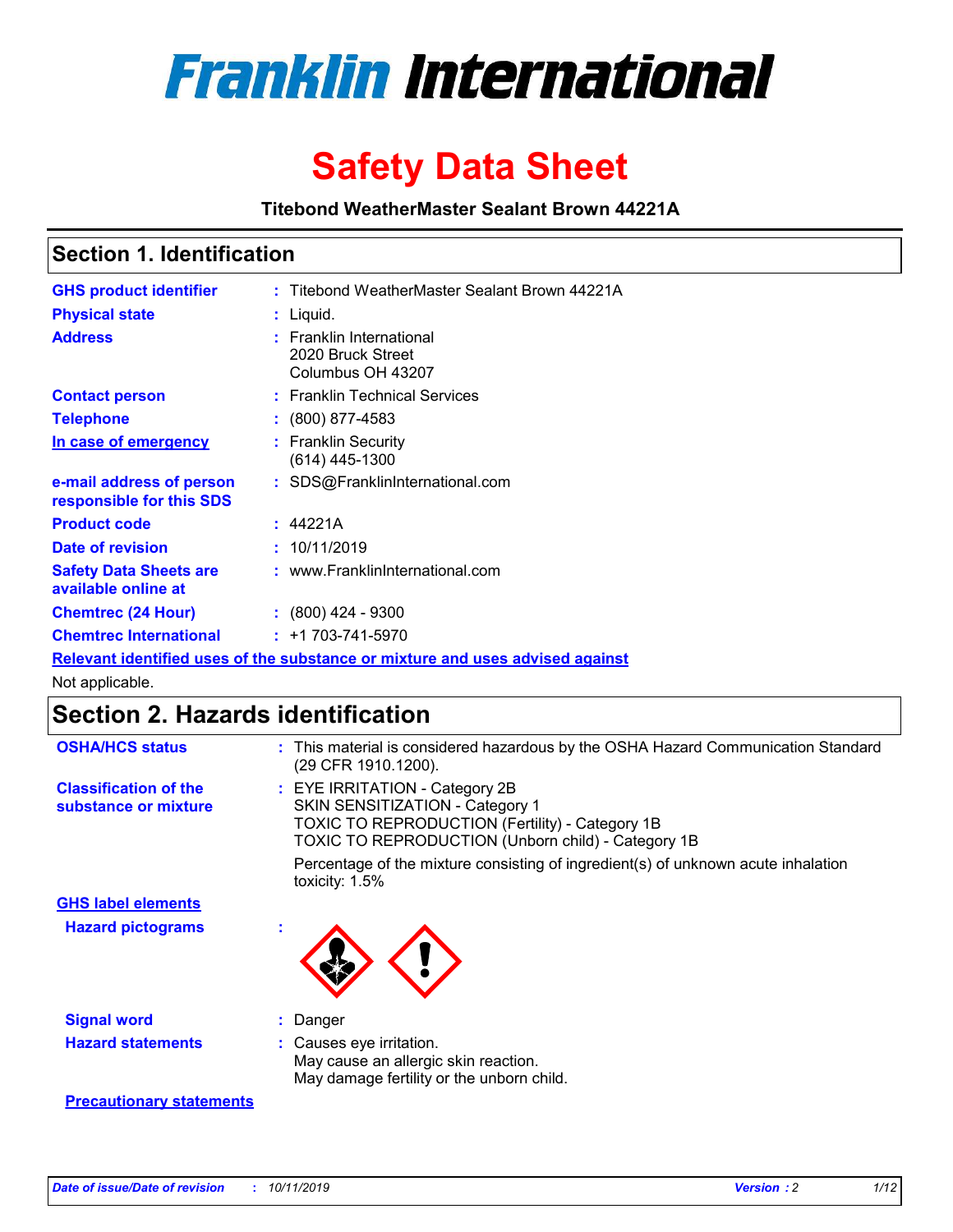### **Section 2. Hazards identification**

| <b>Prevention</b>                          | : Obtain special instructions before use. Do not handle until all safety precautions have<br>been read and understood. Wear protective gloves. Wear eye or face protection.<br>Wear protective clothing. Avoid breathing vapor. Wash hands thoroughly after handling.<br>Contaminated work clothing must not be allowed out of the workplace.                                                        |
|--------------------------------------------|------------------------------------------------------------------------------------------------------------------------------------------------------------------------------------------------------------------------------------------------------------------------------------------------------------------------------------------------------------------------------------------------------|
| <b>Response</b>                            | : IF exposed or concerned: Get medical attention. IF ON SKIN: Wash with plenty of<br>soap and water. Wash contaminated clothing before reuse. If skin irritation or rash<br>occurs: Get medical attention. IF IN EYES: Rinse cautiously with water for several<br>minutes. Remove contact lenses, if present and easy to do. Continue rinsing. If eye<br>irritation persists: Get medical attention. |
| <b>Storage</b>                             | : Store locked up.                                                                                                                                                                                                                                                                                                                                                                                   |
| <b>Disposal</b>                            | : Dispose of contents and container in accordance with all local, regional, national and<br>international regulations.                                                                                                                                                                                                                                                                               |
| <b>Hazards not otherwise</b><br>classified | : Product generates methanol during cure.                                                                                                                                                                                                                                                                                                                                                            |
|                                            |                                                                                                                                                                                                                                                                                                                                                                                                      |

### **Section 3. Composition/information on ingredients**

| <b>Substance/mixture</b><br>: Mixture                |               |                     |
|------------------------------------------------------|---------------|---------------------|
| Ingredient name                                      | $\frac{9}{6}$ | <b>CAS number</b>   |
| 3-aminopropyltriethoxysilane<br>Dibutyltin dilaurate | צ≥<br>≤0.3    | 919-30-2<br>77-58-7 |

Any concentration shown as a range is to protect confidentiality or is due to batch variation.

**There are no additional ingredients present which, within the current knowledge of the supplier and in the concentrations applicable, are classified as hazardous to health or the environment and hence require reporting in this section.**

**Occupational exposure limits, if available, are listed in Section 8.**

### **Section 4. First aid measures**

| <b>Description of necessary first aid measures</b> |                                                                                                                                                                                                                                                                                                                                                                                                                                                                                                                                                                                                                                                                                                                                                                           |  |  |  |
|----------------------------------------------------|---------------------------------------------------------------------------------------------------------------------------------------------------------------------------------------------------------------------------------------------------------------------------------------------------------------------------------------------------------------------------------------------------------------------------------------------------------------------------------------------------------------------------------------------------------------------------------------------------------------------------------------------------------------------------------------------------------------------------------------------------------------------------|--|--|--|
| <b>Eye contact</b>                                 | : Immediately flush eyes with plenty of water, occasionally lifting the upper and lower<br>eyelids. Check for and remove any contact lenses. Continue to rinse for at least 10<br>minutes. If irritation persists, get medical attention.                                                                                                                                                                                                                                                                                                                                                                                                                                                                                                                                 |  |  |  |
| <b>Inhalation</b>                                  | : Remove victim to fresh air and keep at rest in a position comfortable for breathing. If<br>not breathing, if breathing is irregular or if respiratory arrest occurs, provide artificial<br>respiration or oxygen by trained personnel. It may be dangerous to the person providing<br>aid to give mouth-to-mouth resuscitation. Get medical attention. If unconscious, place<br>in recovery position and get medical attention immediately. Maintain an open airway.<br>Loosen tight clothing such as a collar, tie, belt or waistband. In case of inhalation of<br>decomposition products in a fire, symptoms may be delayed. The exposed person may<br>need to be kept under medical surveillance for 48 hours.                                                       |  |  |  |
| <b>Skin contact</b>                                | : Wash with plenty of soap and water. Remove contaminated clothing and shoes. Wash<br>contaminated clothing thoroughly with water before removing it, or wear gloves.<br>Continue to rinse for at least 10 minutes. Get medical attention. In the event of any<br>complaints or symptoms, avoid further exposure. Wash clothing before reuse. Clean<br>shoes thoroughly before reuse.                                                                                                                                                                                                                                                                                                                                                                                     |  |  |  |
| <b>Ingestion</b>                                   | : Wash out mouth with water. Remove dentures if any. Remove victim to fresh air and<br>keep at rest in a position comfortable for breathing. If material has been swallowed and<br>the exposed person is conscious, give small quantities of water to drink. Stop if the<br>exposed person feels sick as vomiting may be dangerous. Do not induce vomiting<br>unless directed to do so by medical personnel. If vomiting occurs, the head should be<br>kept low so that vomit does not enter the lungs. Get medical attention. Never give<br>anything by mouth to an unconscious person. If unconscious, place in recovery position<br>and get medical attention immediately. Maintain an open airway. Loosen tight clothing<br>such as a collar, tie, belt or waistband. |  |  |  |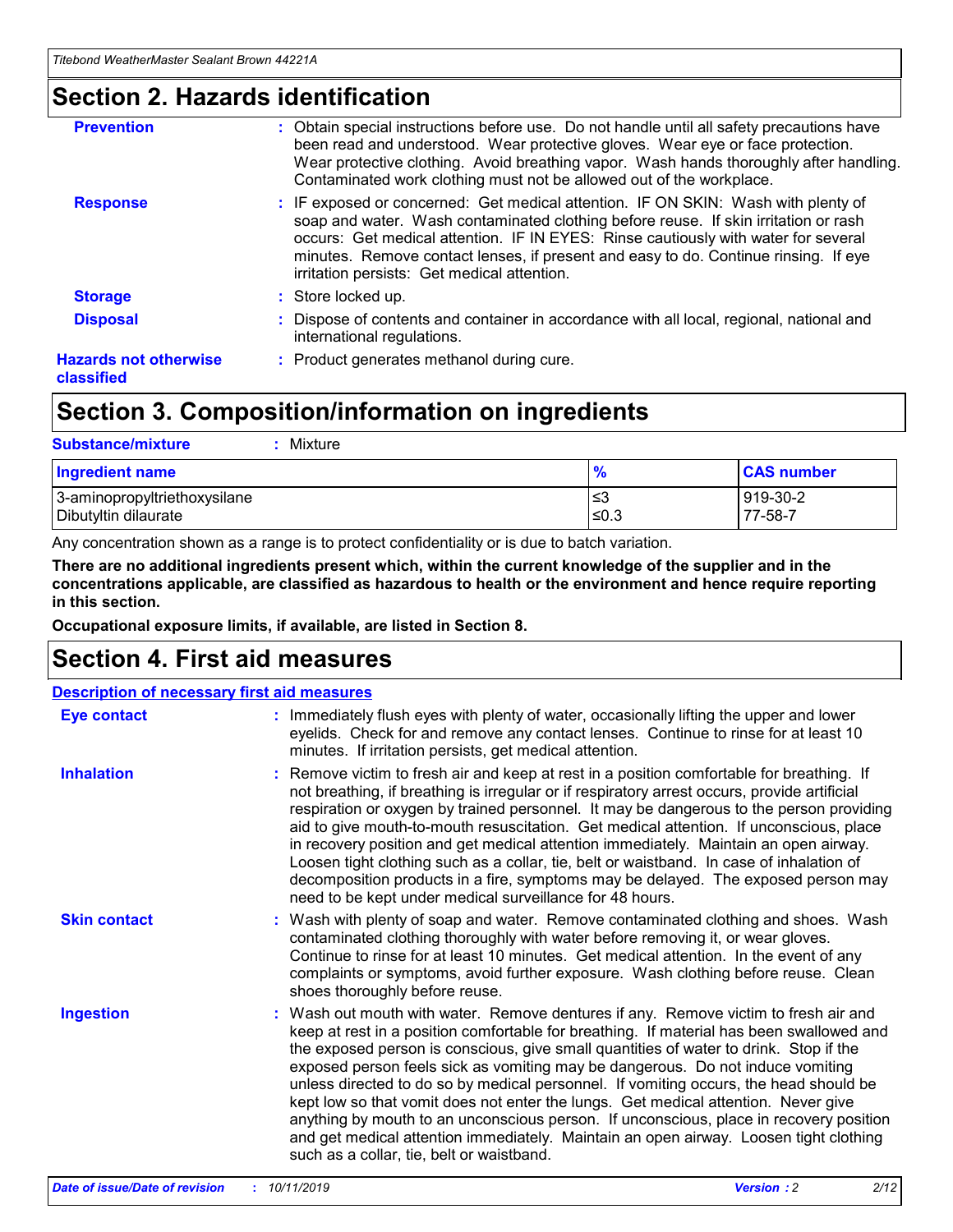## **Section 4. First aid measures**

| Most important symptoms/effects, acute and delayed |                                                                                                                                                                                                                                                                                                                                                                                                                 |
|----------------------------------------------------|-----------------------------------------------------------------------------------------------------------------------------------------------------------------------------------------------------------------------------------------------------------------------------------------------------------------------------------------------------------------------------------------------------------------|
| <b>Potential acute health effects</b>              |                                                                                                                                                                                                                                                                                                                                                                                                                 |
| <b>Eye contact</b>                                 | : May cause eye irritation.                                                                                                                                                                                                                                                                                                                                                                                     |
| <b>Inhalation</b>                                  | : No known significant effects or critical hazards.                                                                                                                                                                                                                                                                                                                                                             |
| <b>Skin contact</b>                                | : May cause skin irritation.                                                                                                                                                                                                                                                                                                                                                                                    |
| <b>Ingestion</b>                                   | : No known significant effects or critical hazards.                                                                                                                                                                                                                                                                                                                                                             |
| <b>Over-exposure signs/symptoms</b>                |                                                                                                                                                                                                                                                                                                                                                                                                                 |
| <b>Eye contact</b>                                 | : Adverse symptoms may include the following:<br>irritation<br>watering<br>redness                                                                                                                                                                                                                                                                                                                              |
| <b>Inhalation</b>                                  | : Adverse symptoms may include the following:<br>reduced fetal weight<br>increase in fetal deaths<br>skeletal malformations                                                                                                                                                                                                                                                                                     |
| <b>Skin contact</b>                                | : Adverse symptoms may include the following:<br>irritation<br>redness<br>reduced fetal weight<br>increase in fetal deaths<br>skeletal malformations                                                                                                                                                                                                                                                            |
| <b>Ingestion</b>                                   | : Adverse symptoms may include the following:<br>reduced fetal weight<br>increase in fetal deaths<br>skeletal malformations                                                                                                                                                                                                                                                                                     |
|                                                    | <b>Indication of immediate medical attention and special treatment needed, if necessary</b>                                                                                                                                                                                                                                                                                                                     |
| <b>Notes to physician</b>                          | : In case of inhalation of decomposition products in a fire, symptoms may be delayed.<br>The exposed person may need to be kept under medical surveillance for 48 hours.                                                                                                                                                                                                                                        |
| <b>Specific treatments</b>                         | : No specific treatment.                                                                                                                                                                                                                                                                                                                                                                                        |
| <b>Protection of first-aiders</b>                  | : No action shall be taken involving any personal risk or without suitable training. If it is<br>suspected that fumes are still present, the rescuer should wear an appropriate mask or<br>self-contained breathing apparatus. It may be dangerous to the person providing aid to<br>give mouth-to-mouth resuscitation. Wash contaminated clothing thoroughly with water<br>before removing it, or wear gloves. |

**See toxicological information (Section 11)**

### **Section 5. Fire-fighting measures**

| <b>Extinguishing media</b>                             |                                                                                                                                                                                                     |
|--------------------------------------------------------|-----------------------------------------------------------------------------------------------------------------------------------------------------------------------------------------------------|
| <b>Suitable extinguishing</b><br>media                 | : Use an extinguishing agent suitable for the surrounding fire.                                                                                                                                     |
| <b>Unsuitable extinguishing</b><br>media               | : None known.                                                                                                                                                                                       |
| <b>Specific hazards arising</b><br>from the chemical   | : In a fire or if heated, a pressure increase will occur and the container may burst.                                                                                                               |
| <b>Hazardous thermal</b><br>decomposition products     | : Decomposition products may include the following materials:<br>carbon dioxide<br>carbon monoxide<br>nitrogen oxides<br>metal oxide/oxides                                                         |
| <b>Special protective actions</b><br>for fire-fighters | : Promptly isolate the scene by removing all persons from the vicinity of the incident if<br>there is a fire. No action shall be taken involving any personal risk or without suitable<br>training. |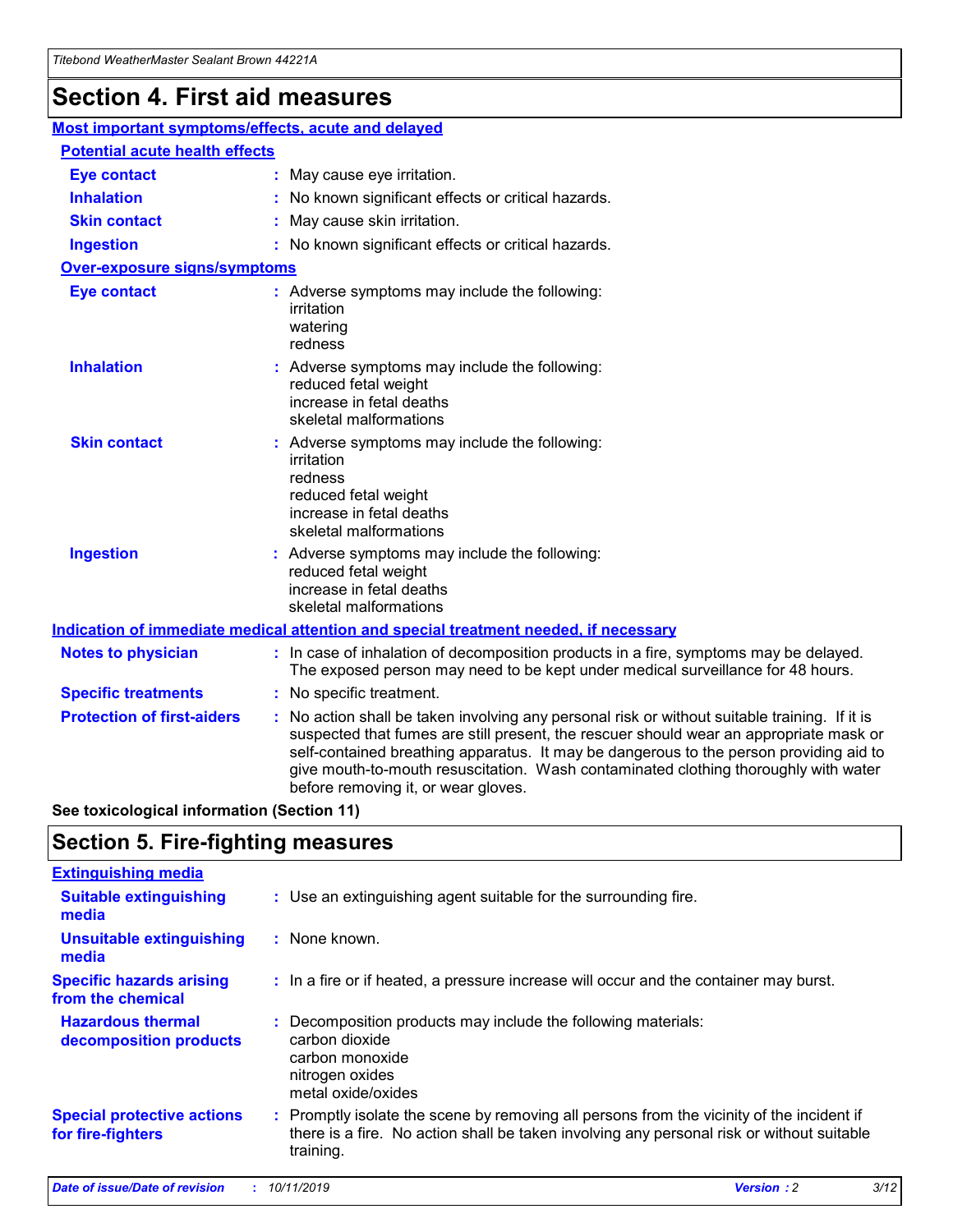### **Section 5. Fire-fighting measures**

**Special protective equipment for fire-fighters** Fire-fighters should wear appropriate protective equipment and self-contained breathing **:** apparatus (SCBA) with a full face-piece operated in positive pressure mode.

### **Section 6. Accidental release measures**

#### **Personal precautions, protective equipment and emergency procedures**

| For non-emergency<br>personnel   |                                                              | : No action shall be taken involving any personal risk or without suitable training.<br>Evacuate surrounding areas. Keep unnecessary and unprotected personnel from<br>entering. Do not touch or walk through spilled material. Avoid breathing vapor or mist.<br>Provide adequate ventilation. Wear appropriate respirator when ventilation is<br>inadequate. Put on appropriate personal protective equipment.                                                                                                                                                                                                                                                                                             |  |  |  |
|----------------------------------|--------------------------------------------------------------|--------------------------------------------------------------------------------------------------------------------------------------------------------------------------------------------------------------------------------------------------------------------------------------------------------------------------------------------------------------------------------------------------------------------------------------------------------------------------------------------------------------------------------------------------------------------------------------------------------------------------------------------------------------------------------------------------------------|--|--|--|
|                                  |                                                              | For emergency responders : If specialized clothing is required to deal with the spillage, take note of any information in<br>Section 8 on suitable and unsuitable materials. See also the information in "For non-<br>emergency personnel".                                                                                                                                                                                                                                                                                                                                                                                                                                                                  |  |  |  |
| <b>Environmental precautions</b> |                                                              | : Avoid dispersal of spilled material and runoff and contact with soil, waterways, drains<br>and sewers. Inform the relevant authorities if the product has caused environmental<br>pollution (sewers, waterways, soil or air).                                                                                                                                                                                                                                                                                                                                                                                                                                                                              |  |  |  |
|                                  | <b>Methods and materials for containment and cleaning up</b> |                                                                                                                                                                                                                                                                                                                                                                                                                                                                                                                                                                                                                                                                                                              |  |  |  |
| <b>Small spill</b>               |                                                              | : Stop leak if without risk. Move containers from spill area. Dilute with water and mop up<br>if water-soluble. Alternatively, or if water-insoluble, absorb with an inert dry material and<br>place in an appropriate waste disposal container. Dispose of via a licensed waste<br>disposal contractor.                                                                                                                                                                                                                                                                                                                                                                                                     |  |  |  |
| <b>Large spill</b>               |                                                              | : Stop leak if without risk. Move containers from spill area. Approach release from<br>upwind. Prevent entry into sewers, water courses, basements or confined areas. Wash<br>spillages into an effluent treatment plant or proceed as follows. Contain and collect<br>spillage with non-combustible, absorbent material e.g. sand, earth, vermiculite or<br>diatomaceous earth and place in container for disposal according to local regulations<br>(see Section 13). Dispose of via a licensed waste disposal contractor. Contaminated<br>absorbent material may pose the same hazard as the spilled product. Note: see<br>Section 1 for emergency contact information and Section 13 for waste disposal. |  |  |  |

### **Section 7. Handling and storage**

| <b>Precautions for safe handling</b>                                             |                                                                                                                                                                                                                                                                                                                                                                                                                                                                                                                                                                                                                                                                                                                                                                                                                                                  |
|----------------------------------------------------------------------------------|--------------------------------------------------------------------------------------------------------------------------------------------------------------------------------------------------------------------------------------------------------------------------------------------------------------------------------------------------------------------------------------------------------------------------------------------------------------------------------------------------------------------------------------------------------------------------------------------------------------------------------------------------------------------------------------------------------------------------------------------------------------------------------------------------------------------------------------------------|
| <b>Protective measures</b>                                                       | : Put on appropriate personal protective equipment (see Section 8). Persons with a<br>history of skin sensitization problems should not be employed in any process in which<br>this product is used. Avoid exposure - obtain special instructions before use. Avoid<br>exposure during pregnancy. Do not handle until all safety precautions have been read<br>and understood. Do not get in eyes or on skin or clothing. Do not ingest. Avoid<br>breathing vapor or mist. If during normal use the material presents a respiratory hazard,<br>use only with adequate ventilation or wear appropriate respirator. Keep in the original<br>container or an approved alternative made from a compatible material, kept tightly<br>closed when not in use. Empty containers retain product residue and can be hazardous.<br>Do not reuse container. |
| <b>Advice on general</b><br>occupational hygiene                                 | : Eating, drinking and smoking should be prohibited in areas where this material is<br>handled, stored and processed. Workers should wash hands and face before eating,<br>drinking and smoking. Remove contaminated clothing and protective equipment before<br>entering eating areas. See also Section 8 for additional information on hygiene<br>measures.                                                                                                                                                                                                                                                                                                                                                                                                                                                                                    |
| <b>Conditions for safe storage,</b><br>including any<br><b>incompatibilities</b> | Store between the following temperatures: 0 to 120 $\degree$ C (32 to 248 $\degree$ F). Store in<br>accordance with local regulations. Store in original container protected from direct<br>sunlight in a dry, cool and well-ventilated area, away from incompatible materials (see<br>Section 10) and food and drink. Store locked up. Keep container tightly closed and<br>sealed until ready for use. Containers that have been opened must be carefully<br>resealed and kept upright to prevent leakage. Do not store in unlabeled containers.<br>Use appropriate containment to avoid environmental contamination. See Section 10 for<br>incompatible materials before handling or use.                                                                                                                                                     |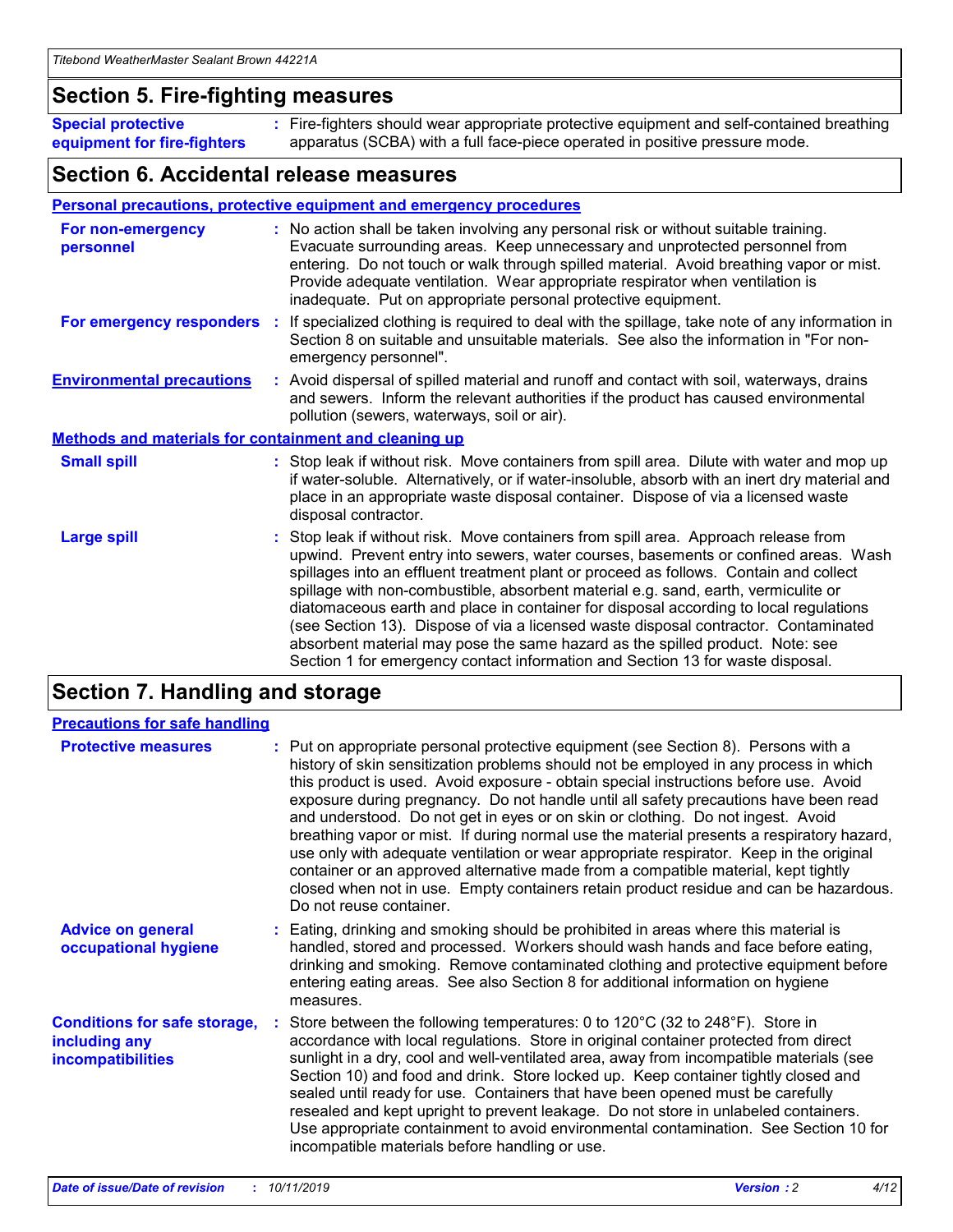## **Section 8. Exposure controls/personal protection**

#### **Control parameters**

#### **Occupational exposure limits**

| <b>Ingredient name</b>                               |    |                                          | <b>Exposure limits</b>                                                                                                                                                                                                                                                                                                                                                                                                                                                                                                                                                                                                 |
|------------------------------------------------------|----|------------------------------------------|------------------------------------------------------------------------------------------------------------------------------------------------------------------------------------------------------------------------------------------------------------------------------------------------------------------------------------------------------------------------------------------------------------------------------------------------------------------------------------------------------------------------------------------------------------------------------------------------------------------------|
| 3-aminopropyltriethoxysilane<br>Dibutyltin dilaurate |    |                                          | None.<br>ACGIH TLV (United States, 3/2019). Absorbed through skin.<br>Notes: as Sn<br>TWA: 0.1 mg/m <sup>3</sup> , (as Sn) 8 hours.<br>STEL: 0.2 mg/m <sup>3</sup> , (as Sn) 15 minutes.<br>NIOSH REL (United States, 10/2016). Absorbed through skin.<br>Notes: as Sn<br>TWA: 0.1 mg/m <sup>3</sup> , (as Sn) 10 hours.<br>OSHA PEL (United States, 5/2018). Notes: as Sn<br>TWA: $0.1 \text{ mg/m}^3$ , (as Sn) 8 hours.<br>OSHA PEL 1989 (United States, 3/1989). Absorbed through skin.<br>Notes: measured as Sn<br>TWA: 0.1 mg/m <sup>3</sup> , (measured as Sn) 8 hours. Form: Organic                           |
| <b>Appropriate engineering</b><br>controls           |    |                                          | : If user operations generate dust, fumes, gas, vapor or mist, use process enclosures,<br>local exhaust ventilation or other engineering controls to keep worker exposure to<br>airborne contaminants below any recommended or statutory limits.                                                                                                                                                                                                                                                                                                                                                                       |
| <b>Environmental exposure</b><br><b>controls</b>     |    |                                          | Emissions from ventilation or work process equipment should be checked to ensure<br>they comply with the requirements of environmental protection legislation. In some<br>cases, fume scrubbers, filters or engineering modifications to the process equipment<br>will be necessary to reduce emissions to acceptable levels.                                                                                                                                                                                                                                                                                          |
| <b>Individual protection measures</b>                |    |                                          |                                                                                                                                                                                                                                                                                                                                                                                                                                                                                                                                                                                                                        |
| <b>Hygiene measures</b>                              |    |                                          | : Wash hands, forearms and face thoroughly after handling chemical products, before<br>eating, smoking and using the lavatory and at the end of the working period.<br>Appropriate techniques should be used to remove potentially contaminated clothing.<br>Contaminated work clothing should not be allowed out of the workplace. Wash<br>contaminated clothing before reusing. Ensure that eyewash stations and safety<br>showers are close to the workstation location.                                                                                                                                            |
| <b>Eye/face protection</b>                           |    |                                          | : Safety eyewear complying with an approved standard should be used when a risk<br>assessment indicates this is necessary to avoid exposure to liquid splashes, mists,<br>gases or dusts. If contact is possible, the following protection should be worn, unless<br>the assessment indicates a higher degree of protection: chemical splash goggles.                                                                                                                                                                                                                                                                  |
| <b>Skin protection</b>                               |    |                                          |                                                                                                                                                                                                                                                                                                                                                                                                                                                                                                                                                                                                                        |
| <b>Hand protection</b>                               |    |                                          | : Chemical-resistant, impervious gloves complying with an approved standard should be<br>worn at all times when handling chemical products if a risk assessment indicates this is<br>necessary. Considering the parameters specified by the glove manufacturer, check<br>during use that the gloves are still retaining their protective properties. It should be<br>noted that the time to breakthrough for any glove material may be different for different<br>glove manufacturers. In the case of mixtures, consisting of several substances, the<br>protection time of the gloves cannot be accurately estimated. |
| <b>Body protection</b>                               |    | handling this product.                   | Personal protective equipment for the body should be selected based on the task being<br>performed and the risks involved and should be approved by a specialist before                                                                                                                                                                                                                                                                                                                                                                                                                                                |
| <b>Other skin protection</b>                         |    | specialist before handling this product. | : Appropriate footwear and any additional skin protection measures should be selected<br>based on the task being performed and the risks involved and should be approved by a                                                                                                                                                                                                                                                                                                                                                                                                                                          |
| <b>Respiratory protection</b>                        | ÷. | aspects of use.                          | Based on the hazard and potential for exposure, select a respirator that meets the<br>appropriate standard or certification. Respirators must be used according to a<br>respiratory protection program to ensure proper fitting, training, and other important                                                                                                                                                                                                                                                                                                                                                         |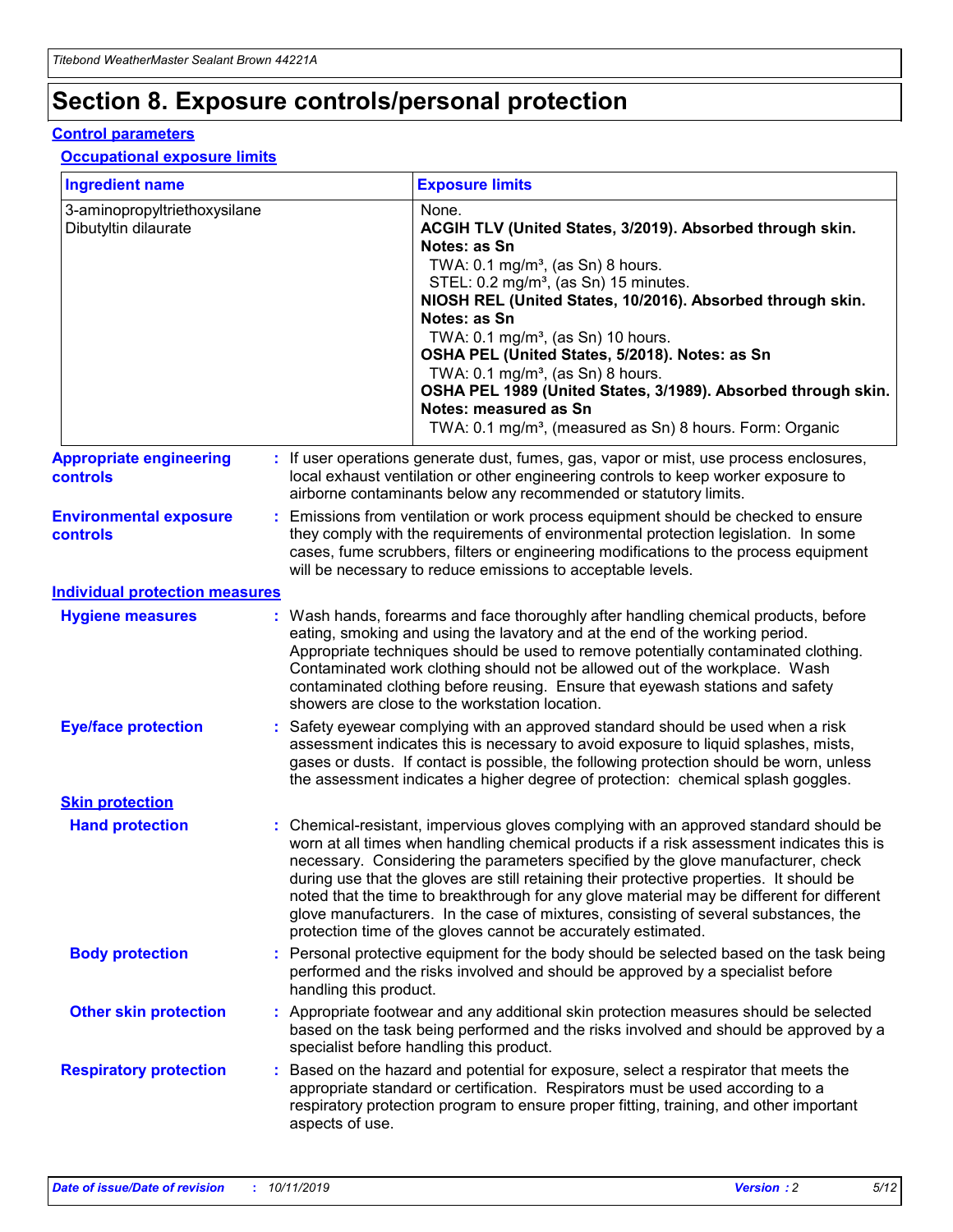### **Section 9. Physical and chemical properties**

#### **Appearance**

| <b>Physical state</b>                             | : Liquid. [Paste.]                                              |
|---------------------------------------------------|-----------------------------------------------------------------|
| Color                                             | $\therefore$ Brown.                                             |
| Odor                                              | : None [Slight]                                                 |
| <b>Odor threshold</b>                             | $:$ Not available.                                              |
| рH                                                | : Not applicable.                                               |
| <b>Melting point</b>                              | : Not available.                                                |
| <b>Boiling point</b>                              | : >100°C (>212°F)                                               |
| <b>Flash point</b>                                | : Closed cup: $>200^{\circ}$ C ( $>392^{\circ}$ F) [Setaflash.] |
| <b>Evaporation rate</b>                           | $:$ <1 (butyl acetate = 1)                                      |
| <b>Flammability (solid, gas)</b>                  | : Not available.                                                |
| Lower and upper explosive<br>(flammable) limits   | : Not available.                                                |
| <b>VOC (less water, less</b><br>exempt solvents)  | $: 0$ g/l                                                       |
|                                                   |                                                                 |
| <b>Volatility</b>                                 | $: 0\%$ (w/w)                                                   |
| <b>Vapor density</b>                              | : Not available.                                                |
| <b>Relative density</b>                           | : 1.4329                                                        |
| <b>Solubility</b>                                 | Insoluble in the following materials: cold water and hot water. |
| <b>Solubility in water</b>                        | : Not available.                                                |
| <b>Partition coefficient: n-</b><br>octanol/water | $:$ Not available.                                              |
| <b>Auto-ignition temperature</b>                  | : Not available.                                                |
| <b>Decomposition temperature</b>                  | : Not available.                                                |

### **Section 10. Stability and reactivity**

| <b>Reactivity</b>                            | : No specific test data related to reactivity available for this product or its ingredients.            |
|----------------------------------------------|---------------------------------------------------------------------------------------------------------|
| <b>Chemical stability</b>                    | : The product is stable.                                                                                |
| <b>Possibility of hazardous</b><br>reactions | : Under normal conditions of storage and use, hazardous reactions will not occur.                       |
| <b>Conditions to avoid</b>                   | : No specific data.                                                                                     |
| <b>Incompatible materials</b>                | : No specific data.                                                                                     |
| <b>Hazardous decomposition</b><br>products   | Under normal conditions of storage and use, hazardous decomposition products should<br>not be produced. |

### **Section 11. Toxicological information**

#### **Information on toxicological effects**

#### **Acute toxicity**

| <b>Product/ingredient name</b> | <b>Result</b>           | <b>Species</b> | <b>Dose</b>                | <b>Exposure</b> |
|--------------------------------|-------------------------|----------------|----------------------------|-----------------|
| 3-aminopropyltriethoxysilane   | <b>ILD50 Dermal</b>     | Rabbit         | 4.29 g/kg                  |                 |
| Dibutyltin dilaurate           | ILD50 Oral<br>LD50 Oral | Rat<br>Rat     | $1.57$ g/kg<br>175 $mg/kg$ |                 |
|                                |                         |                |                            |                 |

**Irritation/Corrosion**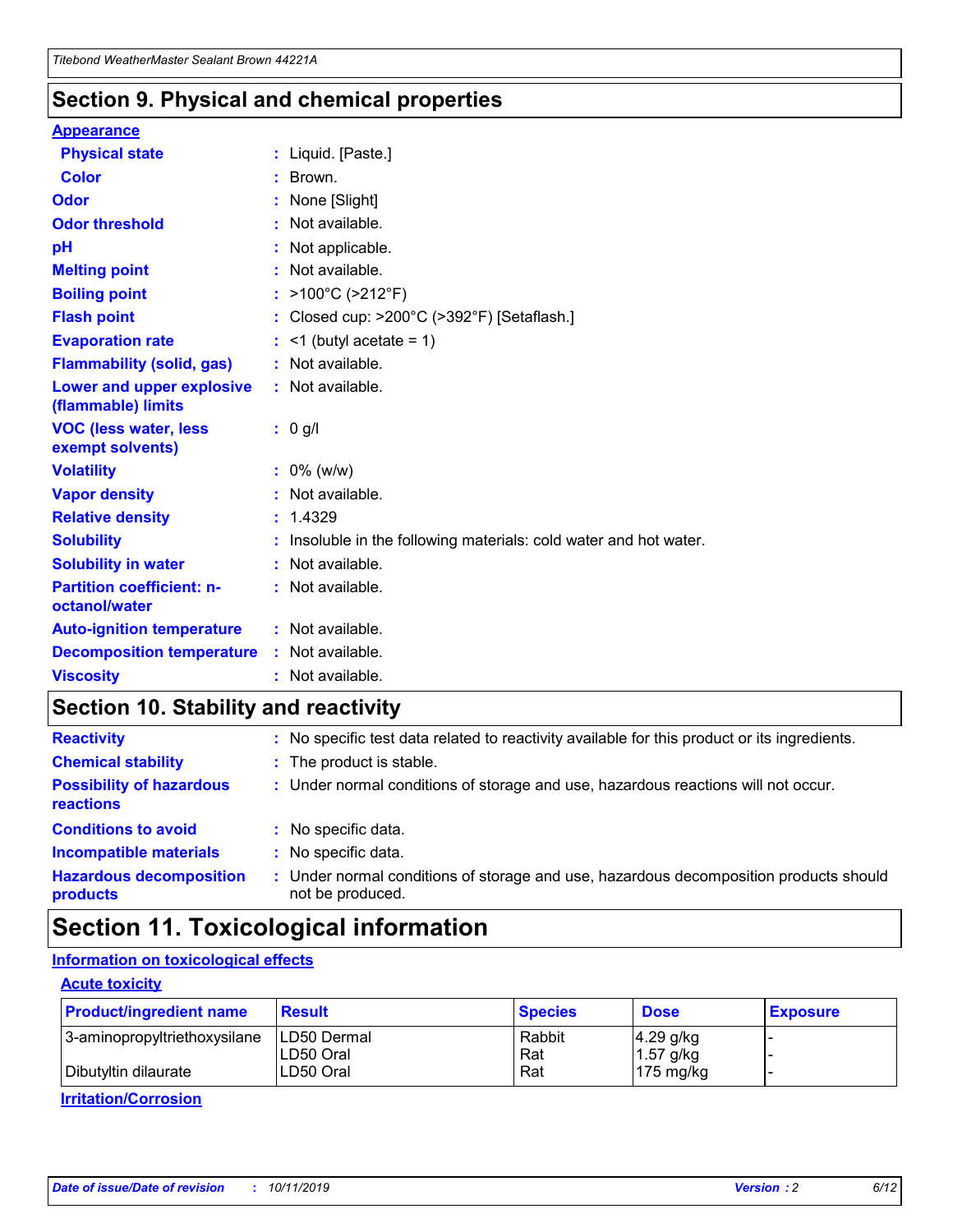## **Section 11. Toxicological information**

| <b>Product/ingredient name</b> | <b>Result</b>                 | <b>Species</b> | <b>Score</b> | <b>Exposure</b>    | <b>Observation</b> |
|--------------------------------|-------------------------------|----------------|--------------|--------------------|--------------------|
| 3-aminopropyltriethoxysilane   | Eyes - Mild irritant          | Rabbit         |              | $100$ mg           |                    |
|                                | Eyes - Severe irritant        | Rabbit         |              | 24 hours 750       |                    |
|                                |                               |                |              | ug                 |                    |
|                                | <b>Skin - Severe irritant</b> | Rabbit         |              | 24 hours 5         | ۰                  |
| Dibutyltin dilaurate           | Eyes - Moderate irritant      | Rabbit         |              | mq<br>24 hours 100 |                    |
|                                |                               |                |              | mg                 |                    |
|                                | Skin - Severe irritant        | Rabbit         |              | 500 mg             |                    |

#### **Sensitization**

Not available.

#### **Mutagenicity**

Not available.

#### **Carcinogenicity**

Not available.

#### **Reproductive toxicity**

Not available.

#### **Teratogenicity**

Not available.

#### **Specific target organ toxicity (single exposure)**

Not available.

#### **Specific target organ toxicity (repeated exposure)**

| <b>Name</b>                                                                         |                                                                            | <b>Category</b>                                     | <b>Route of</b><br>exposure | <b>Target organs</b> |
|-------------------------------------------------------------------------------------|----------------------------------------------------------------------------|-----------------------------------------------------|-----------------------------|----------------------|
| Dibutyltin dilaurate                                                                |                                                                            | Category 1                                          |                             | respiratory system   |
| <b>Aspiration hazard</b><br>Not available.                                          |                                                                            |                                                     |                             |                      |
| <b>Information on the likely</b><br>routes of exposure                              | : Not available.                                                           |                                                     |                             |                      |
| <b>Potential acute health effects</b>                                               |                                                                            |                                                     |                             |                      |
| <b>Eye contact</b>                                                                  | : May cause eye irritation.                                                |                                                     |                             |                      |
| <b>Inhalation</b>                                                                   |                                                                            | : No known significant effects or critical hazards. |                             |                      |
| <b>Skin contact</b>                                                                 | : May cause skin irritation.                                               |                                                     |                             |                      |
| <b>Ingestion</b>                                                                    |                                                                            | : No known significant effects or critical hazards. |                             |                      |
| <b>Symptoms related to the physical, chemical and toxicological characteristics</b> |                                                                            |                                                     |                             |                      |
| <b>Eye contact</b>                                                                  | irritation<br>watering<br>redness                                          | : Adverse symptoms may include the following:       |                             |                      |
| <b>Inhalation</b>                                                                   | reduced fetal weight<br>increase in fetal deaths<br>skeletal malformations | : Adverse symptoms may include the following:       |                             |                      |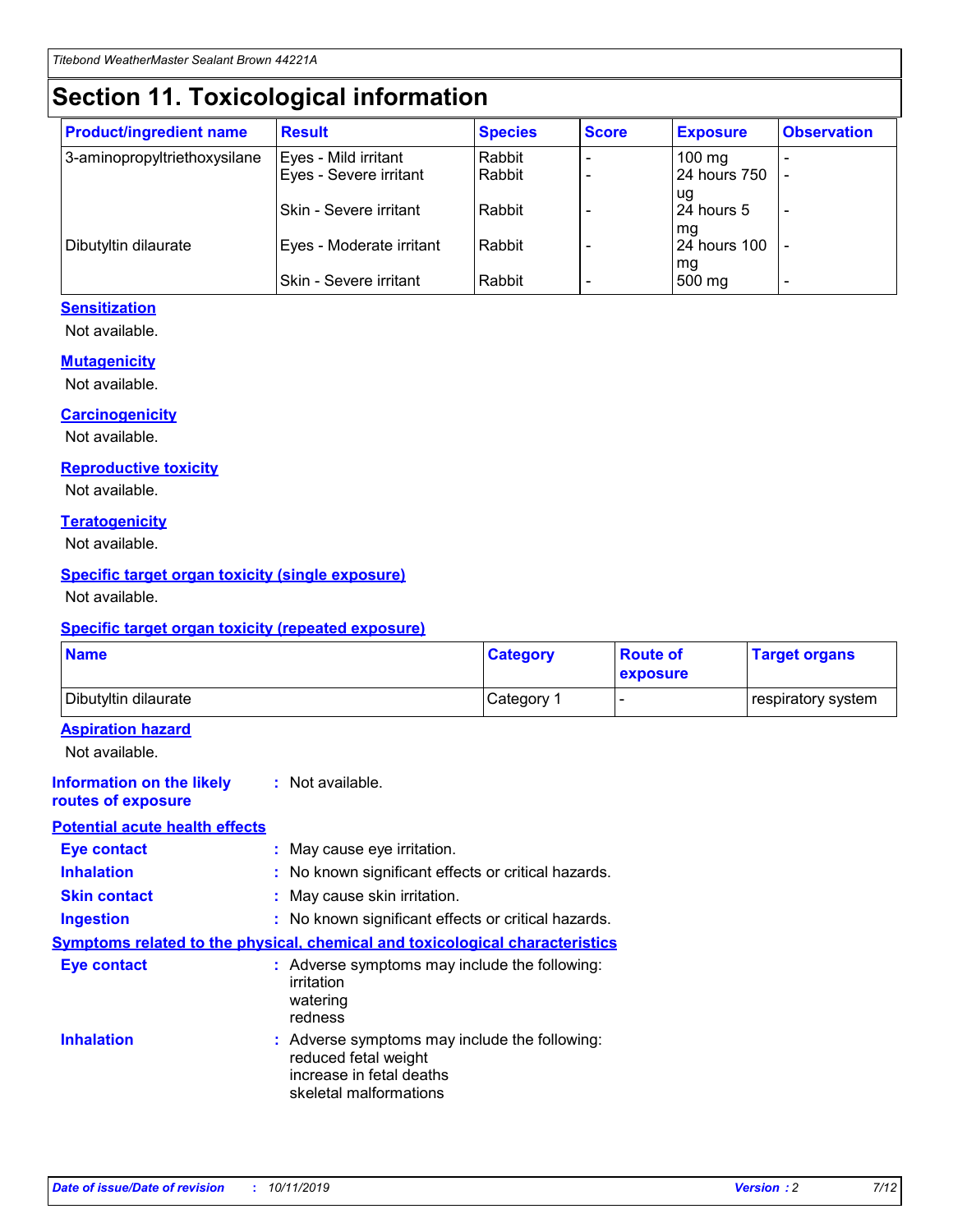## **Section 11. Toxicological information**

| <b>Skin contact</b>                     | : Adverse symptoms may include the following:<br>irritation<br>redness<br>reduced fetal weight<br>increase in fetal deaths<br>skeletal malformations |
|-----------------------------------------|------------------------------------------------------------------------------------------------------------------------------------------------------|
| <b>Ingestion</b>                        | : Adverse symptoms may include the following:<br>reduced fetal weight<br>increase in fetal deaths<br>skeletal malformations                          |
|                                         | Delayed and immediate effects and also chronic effects from short and long term exposure                                                             |
| <b>Short term exposure</b>              |                                                                                                                                                      |
| <b>Potential immediate</b><br>effects   | : Not available.                                                                                                                                     |
| <b>Potential delayed effects</b>        | : Not available.                                                                                                                                     |
| <b>Long term exposure</b>               |                                                                                                                                                      |
| <b>Potential immediate</b><br>effects   | : Not available.                                                                                                                                     |
| <b>Potential delayed effects</b>        | : Not available.                                                                                                                                     |
| <b>Potential chronic health effects</b> |                                                                                                                                                      |
| Not available.                          |                                                                                                                                                      |
| <b>General</b>                          | : Once sensitized, a severe allergic reaction may occur when subsequently exposed to<br>very low levels.                                             |
| <b>Carcinogenicity</b>                  | : No known significant effects or critical hazards.                                                                                                  |
| <b>Mutagenicity</b>                     | No known significant effects or critical hazards.                                                                                                    |
| <b>Teratogenicity</b>                   | May damage the unborn child.                                                                                                                         |
| <b>Developmental effects</b>            | No known significant effects or critical hazards.                                                                                                    |
| <b>Fertility effects</b>                | : May damage fertility.                                                                                                                              |
| <b>Numerical measures of toxicity</b>   |                                                                                                                                                      |
| <b>Acute toxicity estimates</b>         |                                                                                                                                                      |
|                                         |                                                                                                                                                      |

Not available.

## **Section 12. Ecological information**

#### **Toxicity**

| <b>Product/ingredient name</b> | <b>Result</b>                     | <b>Species</b>                       | <b>Exposure</b> |
|--------------------------------|-----------------------------------|--------------------------------------|-----------------|
| Dibutyltin dilaurate           | Chronic EC10 > 2 mg/l Fresh water | Algae - Scenedesmus<br>I subspicatus | l 96 hours      |

#### **Persistence and degradability**

| <b>Product/ingredient name</b> | <b>Test</b>                                                                    | <b>Result</b>  |                   | <b>Dose</b> | <b>Inoculum</b>         |
|--------------------------------|--------------------------------------------------------------------------------|----------------|-------------------|-------------|-------------------------|
| Dibutyltin dilaurate           | OECD 301F<br>Ready<br>Biodegradability -<br>Manometric<br>Respirometry<br>Test | 23 % - 28 days |                   |             |                         |
| <b>Product/ingredient name</b> | <b>Aquatic half-life</b>                                                       |                | <b>Photolysis</b> |             | <b>Biodegradability</b> |
| Dibutyltin dilaurate           |                                                                                |                |                   |             | Inherent                |

#### **Bioaccumulative potential**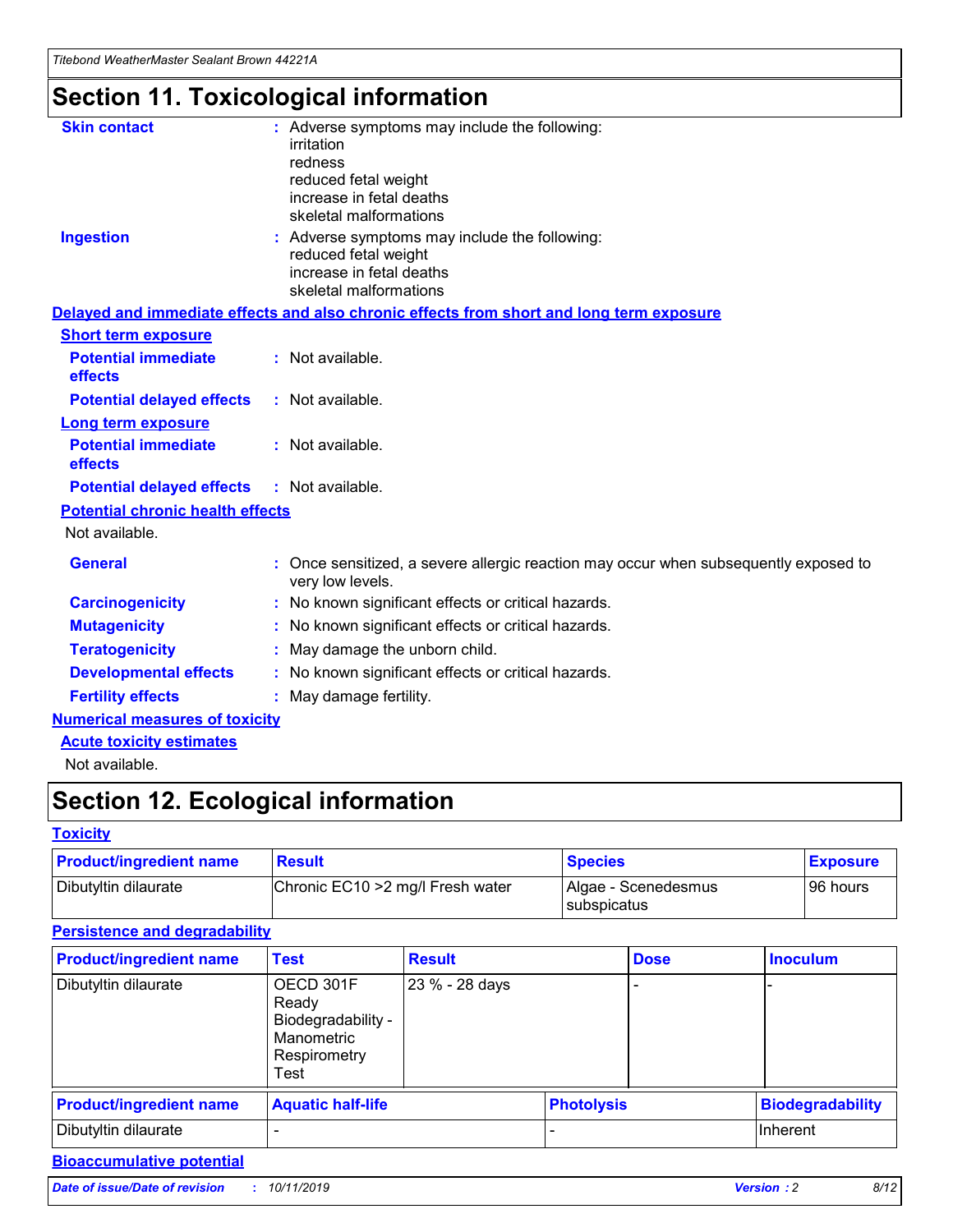## **Section 12. Ecological information**

| <b>Product/ingredient name</b> | $LoaPow$ | <b>BCF</b> | <b>Potential</b> |
|--------------------------------|----------|------------|------------------|
| 3-aminopropyltriethoxysilane   | 1.7      | 3.4        | low              |
| Dibutyltin dilaurate           | 4.44     | 2.91       | low              |

#### **Mobility in soil**

| <b>Soil/water partition</b><br>coefficient (K <sub>oc</sub> ) | : Not available.                                    |
|---------------------------------------------------------------|-----------------------------------------------------|
| <b>Other adverse effects</b>                                  | : No known significant effects or critical hazards. |

### **Section 13. Disposal considerations**

**Disposal methods :**

The generation of waste should be avoided or minimized wherever possible. Disposal of this product, solutions and any by-products should at all times comply with the requirements of environmental protection and waste disposal legislation and any regional local authority requirements. Dispose of surplus and non-recyclable products via a licensed waste disposal contractor. Waste should not be disposed of untreated to the sewer unless fully compliant with the requirements of all authorities with jurisdiction. Waste packaging should be recycled. Incineration or landfill should only be considered when recycling is not feasible. This material and its container must be disposed of in a safe way. Care should be taken when handling emptied containers that have not been cleaned or rinsed out. Empty containers or liners may retain some product residues. Avoid dispersal of spilled material and runoff and contact with soil, waterways, drains and sewers.

## **Section 14. Transport information**

|                                      | <b>DOT</b><br><b>Classification</b> | <b>TDG</b><br><b>Classification</b> | <b>Mexico</b><br><b>Classification</b> | <b>ADR/RID</b> | <b>IMDG</b>              | <b>IATA</b>              |
|--------------------------------------|-------------------------------------|-------------------------------------|----------------------------------------|----------------|--------------------------|--------------------------|
| <b>UN number</b>                     | Not regulated.                      | Not regulated.                      | Not regulated.                         | Not regulated. | Not regulated.           | Not regulated.           |
| <b>UN proper</b><br>shipping name    | $\blacksquare$                      |                                     |                                        |                |                          |                          |
| <b>Transport</b><br>hazard class(es) | $\blacksquare$                      | $\overline{\phantom{a}}$            | $\blacksquare$                         | $\blacksquare$ | $\overline{\phantom{a}}$ | $\overline{\phantom{0}}$ |
| <b>Packing group</b>                 | $\overline{\phantom{a}}$            | $\overline{\phantom{0}}$            | $\overline{\phantom{a}}$               | -              | $\overline{\phantom{0}}$ | $\overline{\phantom{a}}$ |
| <b>Environmental</b><br>hazards      | No.                                 | No.                                 | No.                                    | No.            | No.                      | No.                      |

## **Section 15. Regulatory information**

#### **U.S. Federal regulations**

#### **SARA 302/304**

#### **Composition/information on ingredients**

No products were found.

**SARA 304 RQ :** Not applicable.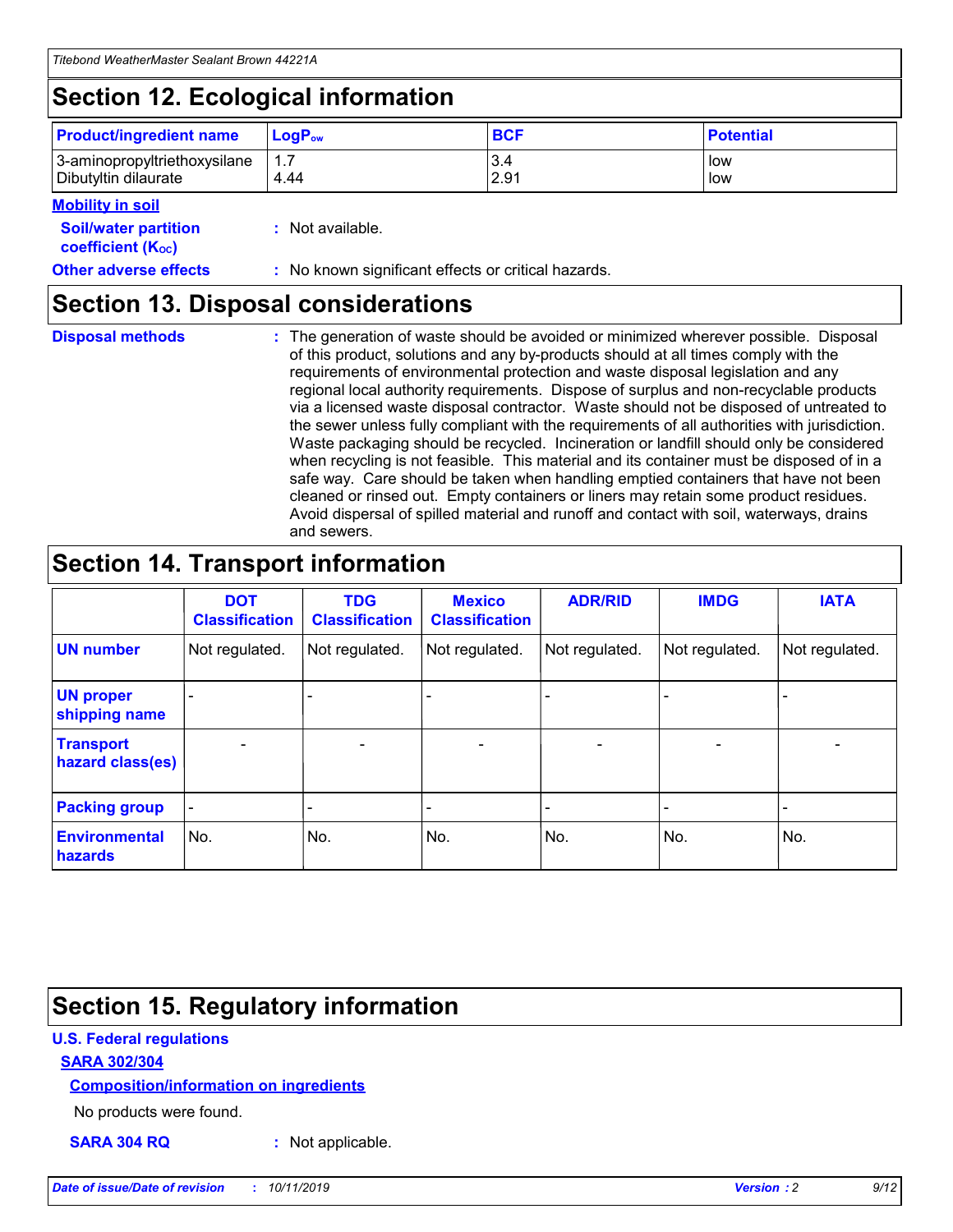## **Section 15. Regulatory information**

#### **SARA 311/312**

**Classification :** EYE IRRITATION - Category 2B SKIN SENSITIZATION - Category 1 TOXIC TO REPRODUCTION (Fertility) - Category 1B TOXIC TO REPRODUCTION (Unborn child) - Category 1B

#### **Composition/information on ingredients**

| <b>Name</b>                  | $\frac{9}{6}$ | <b>Classification</b>                                                                                                                                                                                                                                                                                                                  |  |
|------------------------------|---------------|----------------------------------------------------------------------------------------------------------------------------------------------------------------------------------------------------------------------------------------------------------------------------------------------------------------------------------------|--|
| 3-aminopropyltriethoxysilane | $\leq$ 3      | <b>FLAMMABLE LIQUIDS - Category 4</b><br><b>ACUTE TOXICITY (oral) - Category 4</b><br>SKIN IRRITATION - Category 2                                                                                                                                                                                                                     |  |
| Dibutyltin dilaurate         | ≤0.3          | EYE IRRITATION - Category 2A<br><b>ACUTE TOXICITY (oral) - Category 3</b><br>SKIN CORROSION - Category 1C<br>SERIOUS EYE DAMAGE - Category 1<br>SKIN SENSITIZATION - Category 1<br><b>GERM CELL MUTAGENICITY - Category 2</b><br>TOXIC TO REPRODUCTION (Fertility) - Category 1B<br>TOXIC TO REPRODUCTION (Unborn child) - Category 1B |  |
|                              |               | SPECIFIC TARGET ORGAN TOXICITY (REPEATED<br>EXPOSURE) (respiratory system) - Category 1                                                                                                                                                                                                                                                |  |

#### **State regulations**

| <b>Massachusetts</b> | : None of the components are listed. |
|----------------------|--------------------------------------|
| <b>New York</b>      | : None of the components are listed. |
| <b>New Jersey</b>    | : None of the components are listed. |
| <b>Pennsylvania</b>  | : None of the components are listed. |

#### **California Prop. 65**

**A** WARNING: This product can expose you to methanol, which is known to the State of California to cause birth defects or other reproductive harm. For more information go to www.P65Warnings.ca.gov.

| <b>Ingredient name</b> | No significant risk Maximum<br>level | acceptable dosage<br>level |
|------------------------|--------------------------------------|----------------------------|
| methanol               |                                      | Yes.                       |

#### **International regulations**

**Chemical Weapon Convention List Schedules I, II & III Chemicals** Not listed.

#### **Montreal Protocol**

Not listed.

**Stockholm Convention on Persistent Organic Pollutants**

Not listed.

#### **UNECE Aarhus Protocol on POPs and Heavy Metals**

Not listed.

#### **Inventory list**

### **China :** All components are listed or exempted.

**United States TSCA 8(b) inventory :** All components are active or exempted.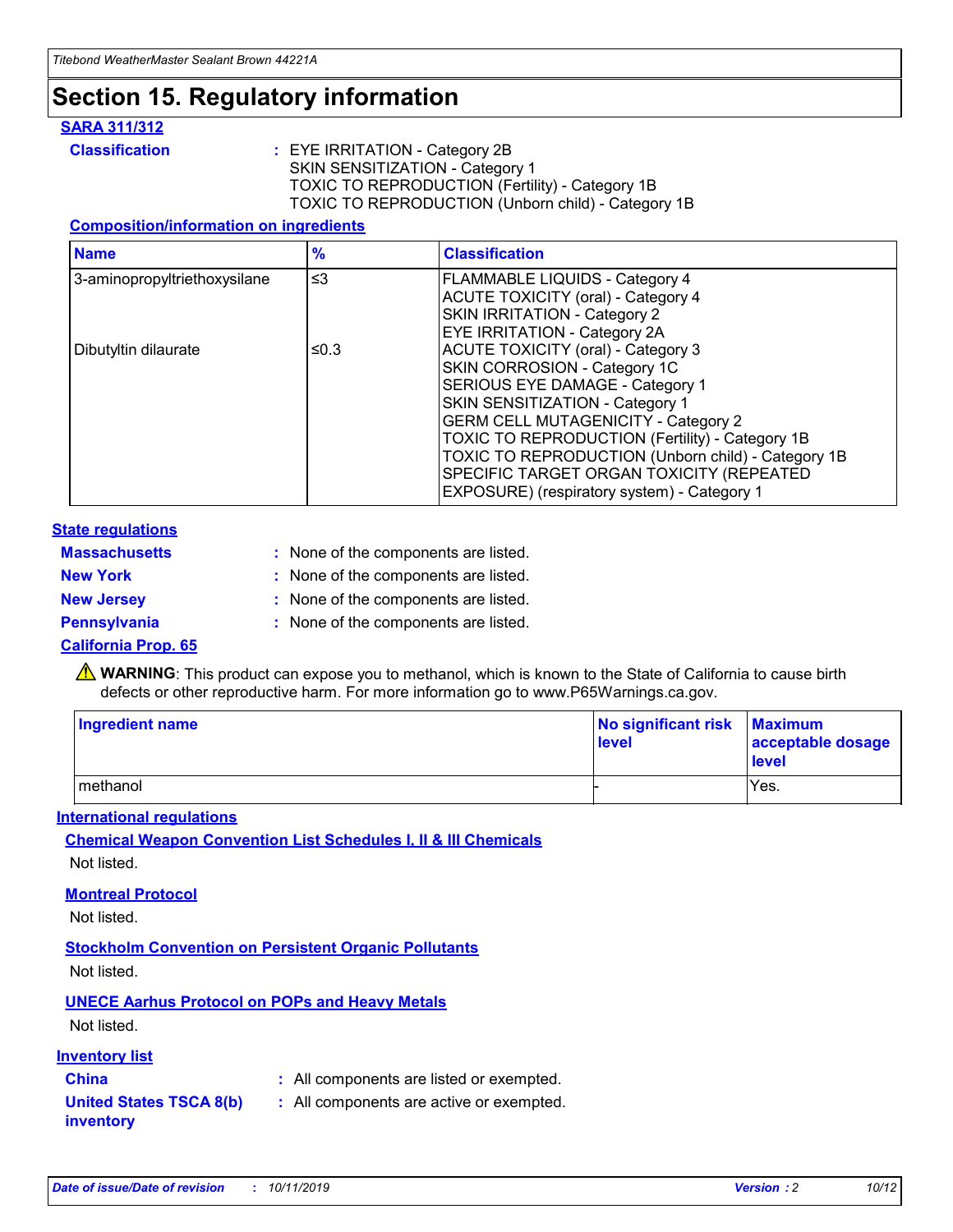## **Section 16. Other information**

**Hazardous Material Information System (U.S.A.)**



**Caution: HMIS® ratings are based on a 0-4 rating scale, with 0 representing minimal hazards or risks, and 4 representing significant hazards or risks. Although HMIS® ratings and the associated label are not required on SDSs or products leaving a facility under 29 CFR 1910.1200, the preparer may choose to provide them. HMIS® ratings are to be used with a fully implemented HMIS® program. HMIS® is a registered trademark and service mark of the American Coatings Association, Inc.**

**The customer is responsible for determining the PPE code for this material. For more information on HMIS® Personal Protective Equipment (PPE) codes, consult the HMIS® Implementation Manual.**

#### **National Fire Protection Association (U.S.A.)**



**Reprinted with permission from NFPA 704-2001, Identification of the Hazards of Materials for Emergency Response Copyright ©1997, National Fire Protection Association, Quincy, MA 02269. This reprinted material is not the complete and official position of the National Fire Protection Association, on the referenced subject which is represented only by the standard in its entirety.**

**Copyright ©2001, National Fire Protection Association, Quincy, MA 02269. This warning system is intended to be interpreted and applied only by properly trained individuals to identify fire, health and reactivity hazards of chemicals. The user is referred to certain limited number of chemicals with recommended classifications in NFPA 49 and NFPA 325, which would be used as a guideline only. Whether the chemicals are classified by NFPA or not, anyone using the 704 systems to classify chemicals does so at their own risk.**

#### **Procedure used to derive the classification**

| <b>Classification</b>                                                                                                                                                                  |                                                                                                                                                                                                                                                                   | <b>Justification</b>                                                                                                                                                                                                                                                                                       |  |
|----------------------------------------------------------------------------------------------------------------------------------------------------------------------------------------|-------------------------------------------------------------------------------------------------------------------------------------------------------------------------------------------------------------------------------------------------------------------|------------------------------------------------------------------------------------------------------------------------------------------------------------------------------------------------------------------------------------------------------------------------------------------------------------|--|
| <b>EYE IRRITATION - Category 2B</b><br>SKIN SENSITIZATION - Category 1<br><b>TOXIC TO REPRODUCTION (Fertility) - Category 1B</b><br>TOXIC TO REPRODUCTION (Unborn child) - Category 1B |                                                                                                                                                                                                                                                                   | Expert judgment<br>Expert judgment<br>Expert judgment<br>Expert judgment                                                                                                                                                                                                                                   |  |
| <b>History</b>                                                                                                                                                                         |                                                                                                                                                                                                                                                                   |                                                                                                                                                                                                                                                                                                            |  |
| Date of printing                                                                                                                                                                       | : 4/22/2022                                                                                                                                                                                                                                                       |                                                                                                                                                                                                                                                                                                            |  |
| Date of issue/Date of<br>revision                                                                                                                                                      | : 10/11/2019                                                                                                                                                                                                                                                      |                                                                                                                                                                                                                                                                                                            |  |
| Date of previous issue                                                                                                                                                                 | : 10/16/2020                                                                                                                                                                                                                                                      |                                                                                                                                                                                                                                                                                                            |  |
| <b>Version</b>                                                                                                                                                                         | $\therefore$ 2                                                                                                                                                                                                                                                    |                                                                                                                                                                                                                                                                                                            |  |
| <b>Key to abbreviations</b>                                                                                                                                                            | $\therefore$ ATE = Acute Toxicity Estimate<br><b>BCF</b> = Bioconcentration Factor<br>IATA = International Air Transport Association<br><b>IBC</b> = Intermediate Bulk Container<br><b>IMDG = International Maritime Dangerous Goods</b><br>$UN = United Nations$ | GHS = Globally Harmonized System of Classification and Labelling of Chemicals<br>LogPow = logarithm of the octanol/water partition coefficient<br>MARPOL = International Convention for the Prevention of Pollution From Ships, 1973<br>as modified by the Protocol of 1978. ("Marpol" = marine pollution) |  |